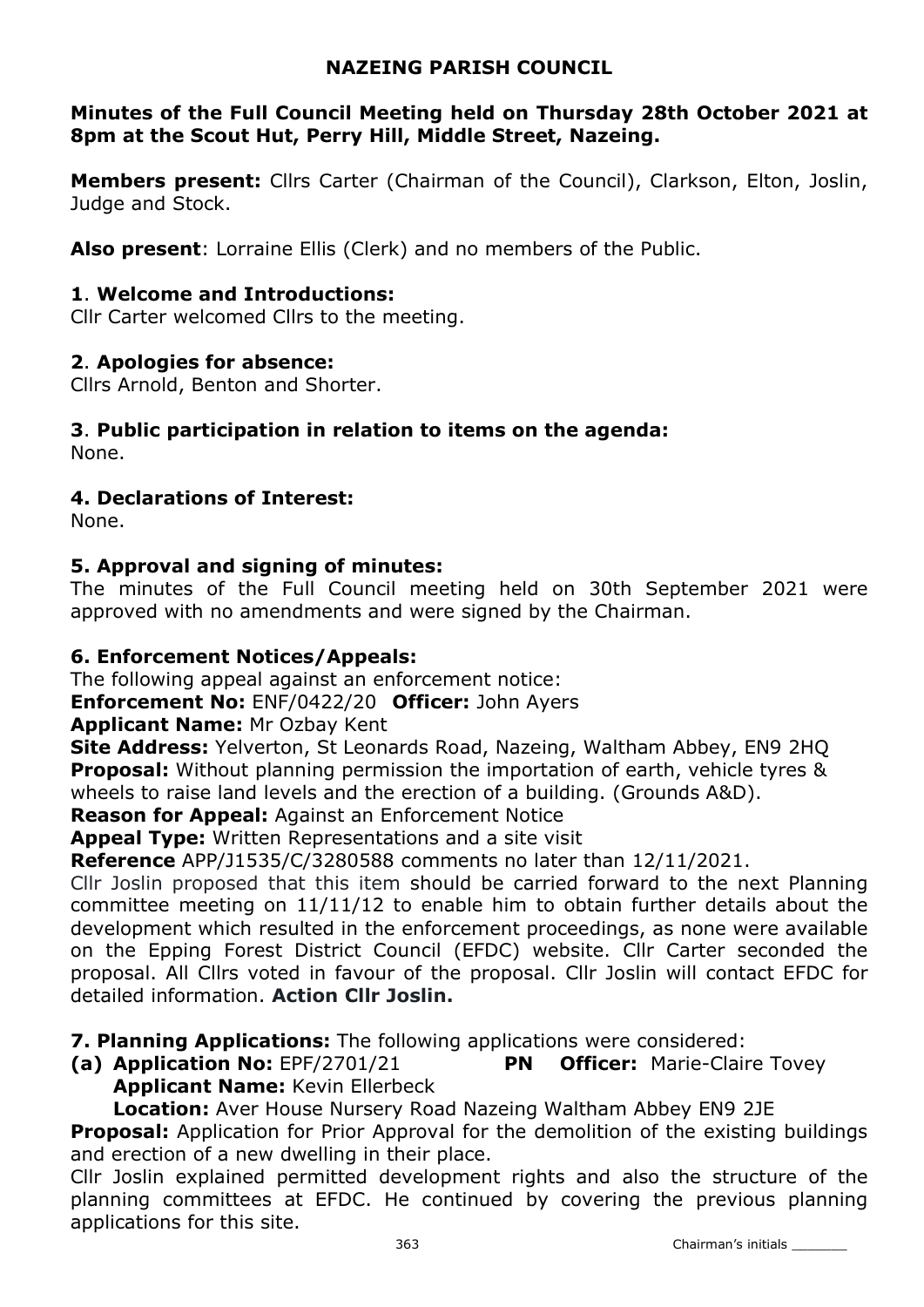Cllr Stock proposed the same resolution as for the previous Aver House Prior Approval Application. Cllr Carter seconded the proposal. All Cllrs voted in favour of the proposal.

Resolved – The Council supports the application for residential development on the site but prefers the house proposed in the Applicant's main application for Planning Consent. The reasons why the Council supports the application for residential development are:

i) The proposed house replaces an existing commercial building in what has become primarily a residential area.

ii) The application is a small-scale development.

iii) The house is positioned at the end of the existing row of houses.

iv) The position of the proposed dwelling means that it does not affect the views of the open countryside.

v) There have been no objections from the immediate neighbours of the proposed development.

The Council requests that the application is not decided by Officers under delegated powers but is referred to the Planning Committee when the Council wishes to attend and make representations.

(b) Application No: EPF/1999/21 **Officer:** Muhammad Rahman

Applicant Name: Mr & Mrs Jones

Location: Land adjacent to Moss Nursery Sedge Green Roydon CM19 5JS Proposal: Proposed change of use of land to Gypsy & Traveller caravan site consisting of x2 pitches each containing x1 no. mobile home, x1 no. touring caravan, car parking, shed & amended access.

Cllr Joslin informed the Council that previously the applicant had submitted application EPF/3249/17 in 2018 in identical terms to the current application. The Parish Council considered and objected to the application which was subsequently refused by EFDC. The applicants submitted an appeal which was ultimately withdrawn. Cllr Joslin then covered the reasons for the objections by the Parish Council to the application.

Cllr Clarkson proposed the same resolution as for the previous Land adjacent to Moss Nursery application EPF/3249/17. Cllr Carter seconded the proposal. All Cllrs voted in favour of the proposal.

## Resolved – the Council objects to the application as

- i) It is contrary to Government guidelines in relation to concentration of Traveller sites. The Parish of Nazeing already has a high concentration of Traveller sites and possibly more than any other Parish in Epping Forest.
- ii) It is inappropriate development in the Green Belt.
- iii) There are existing Traveller sites available in the village.
- iv) The Parish Council adopts the reasons for refusal of the previous application by EFDC.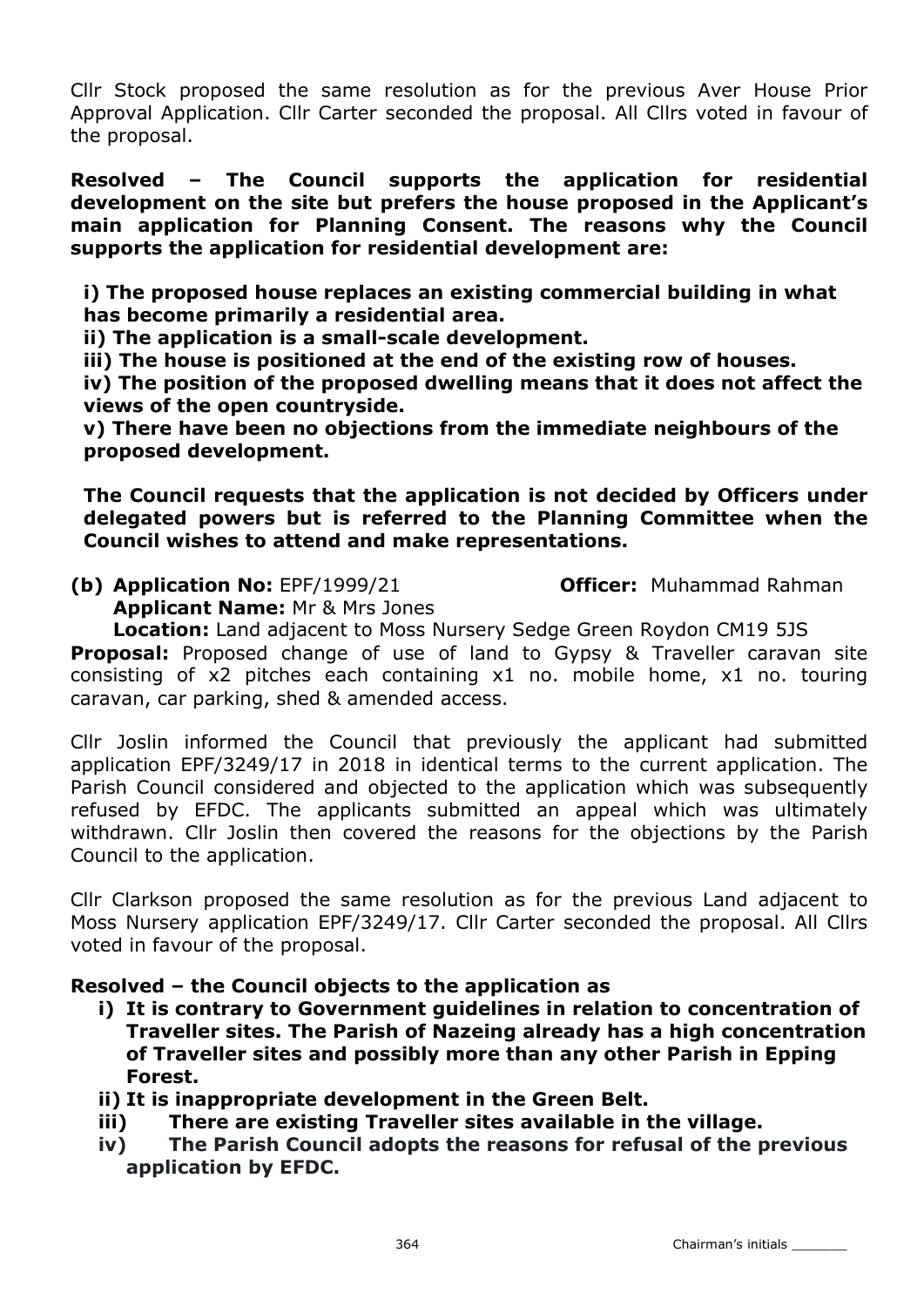## (c) Application No: EPF/2462/21 **Officer:** Brendan Meade Applicant Name: Mr Hayden Adams

Location: 114 Old Nazeing Road Nazeing Waltham Abbey EN10 6QY Proposal: Proposed rear 2 storey extension.

Cllr Clarkson could not see any issues with the proposed development and proposed no objection. Cllr Stock seconded the proposal. All Cllrs voted in favour of the proposal.

# Resolved – no objection.

# These are provided for information only, EFDC do not normally accept comments on these applications.

(d) Application No: EPF/2600/21 CLD Officer: Alastair Prince Applicant Name: Mr Gokhan

Location: 13 Langley Green Nazeing Road Waltham Abbey EN9 2JJ

**Proposal:** Application for a Lawful Development certificate for a proposed alteration to loft conversion with rear dormer and 2no roof lights.

## Resolved – no comment.

(e) Application No: EPF/2454/21 DRC Officer: Alastair Prince Applicant Name: c/o agent

Location: Greenleaves Hoe Lane Nazeing Waltham Abbey EN9 2RG **Proposal:** Application for Approval of Details reserved by conditions 3"documentary and photographic details of all materials", 5"details of surface water disposal", 6" flood risk assessment", 10"assessment of risks posed by any contamination" & 11"discoloured or odorous soils/ hazardous materials" for EPF/2715/20. (Demolition of existing bungalow & replacement with a new dwelling on &half storey in height).

# Resolved – no comment.

(f) Application No: EPF/2586/21 DRC Officer: Sukhvinder Dhadwar Applicant Name: Mr Pietro Di Maria

Location: Presdale Farm House Hoe Lane Nazeing Waltham Abbey EN9 2RJ **Proposal:** Application for Approval of Details reserved by condition 2"Amended plans showing the height and roof profile approved" & 4"details of the type and colours of the external finishes" and 7 "FRA" and 8 "SuDS" for EPF/0646/21. (Erect one detached dwelling in place of the approved scheme of 3 terraced houses (EPF/0409/17). The detached dwelling will be on the same site and same footprint of the approved 3 terraced houses of EPF/0409/17. (Revised application to EPF/2135/20).

# Resolved – no comment.

(g) Application No: EPF/2630/21 DRCOfficer: Sophie Ward Bennett Applicant Name: Mr Mustaf Pnishi

Location: Oakleigh House Hamlet Hill Roydon Harlow CM19 5JZ

**Proposal:** Application for Approval of Details reserved by condition 3"surface water disposal"- ref: Enforcement Appeal PP/J1535/C/20/3259460. (Formation of vehicular access and laying of hardstanding).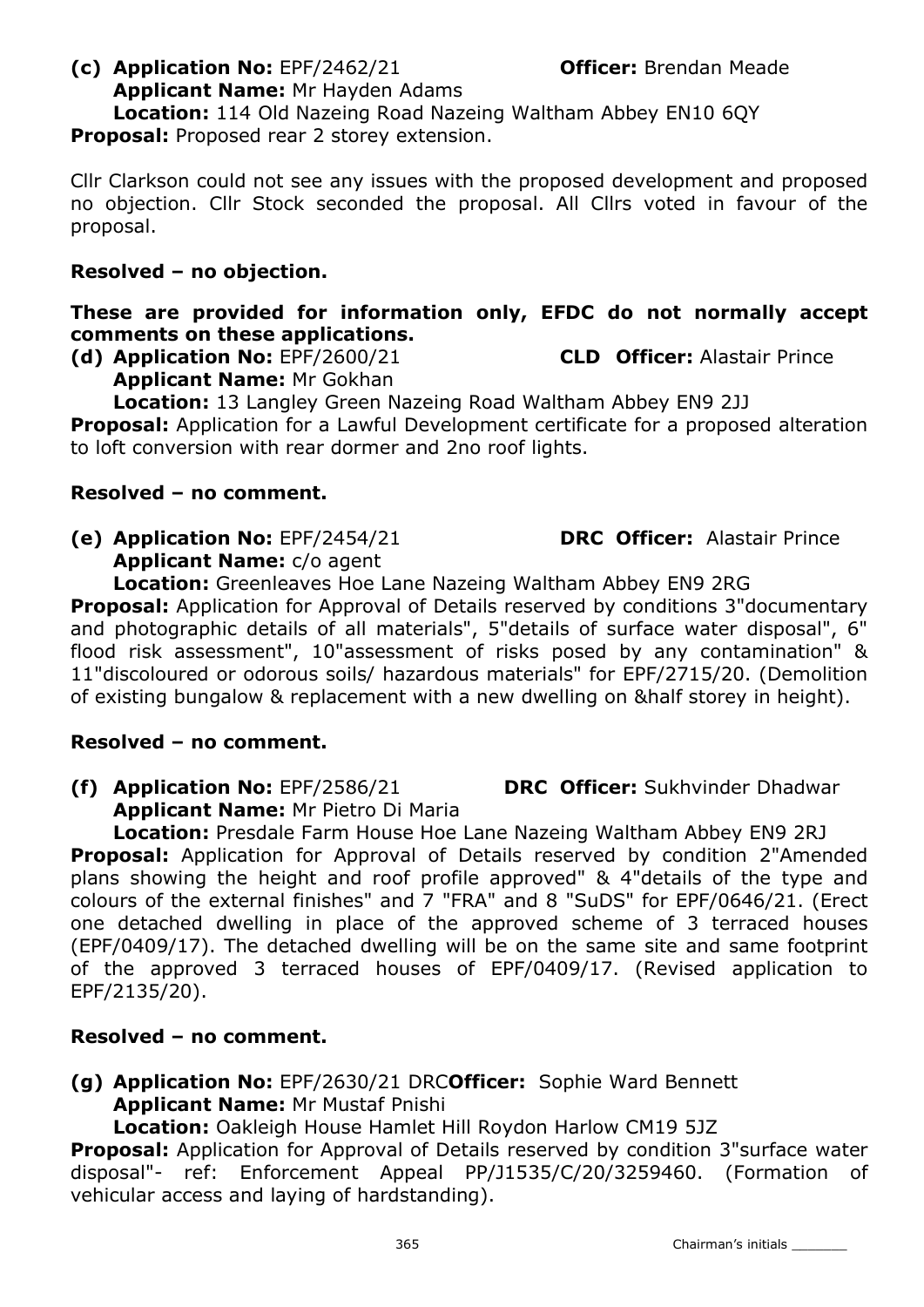# Resolved – no comment.

## 8. Committee Membership:

Cllr Stock proposed that Cllr Clarkson is appointed onto the Finance Committee for 2021/22. Cllr Joslin seconded the proposal. All Cllrs voted in favour of the proposal.

## 9. Financial Matters:

a) It was resolved to authorise:

i) Payments totalling £27,730.54

ii) Transfer of £5,000 between bank accounts.

The Financial Summary for October 2021 was approved and signed by the Chairman. It was noted that Cllrs Stock & Carter (both authorised signatories on the bank account) will set up & approve direct credits this month. Action Cllrs Stock & Carter.

b) The second quarterly budget report for 2021/22 was considered. The Clerk reminded the Council that the external audit fee had increased significantly for the latest audit due to the income for the year (primarily due to the sale of the Total site). It was also noted that there will be further expense incurred relating to the portacabin. There were no other comments or questions raised.

c) Cllr Clarkson has reviewed the second quarterly reconciliation and Trial Balance reports for 2021/22 and proposed that the Council approve all the second quarterly reports. Cllr Elton seconded the proposal. All Cllrs voted in favour of the proposal. It was noted that Cllr Clarkson approved and signed all the second quarterly reports for 2021/22.

## 10. Clerks Report.

Report circulated before the meeting. Cllr Clarkson raised a few queries, asking why an item had a closed date but was going to be discussed at the forthcoming meeting. The Clerk explained that it was to avoid duplicate entries of the same task on the Report.

It was agreed to ask Cllrs to review their outstanding actions on the Clerks Report. Action All Clirs. Following updates from Clirs, Clir Clarkson & the Clerk will review the report and close off tasks as appropriate. Action Cllr Clarkson & the Clerk.

# 11. Precept 2022/23.

a) It was agreed to schedule a Finance committee meeting to review first draft of the Precept for 2022/23 after the Planning committee meeting on 09/12/21.

b) There was some discussion regarding possible new expenditure required for the new financial year, to enable it to be included in the first draft of the Precept. Areas are the playground, defibrillator/s, training budget (CiLCA course, new Cllr training, Chairman training), demolition of the Leisure Centre and associated works (est. £15k). Cllrs to inform the Clerk by  $30/11/21$  of any other areas. Action All Cllrs.

# 12. Grant Applications – Working Party.

It was agreed that Cllrs Stock and Elton are members of a working party to review the grant applications. Action Cllrs Stock & Elton.

## 13. Investment Strategy.

Cllr Carter proposed to approve the Investment Strategy document. Cllr Joslin seconded the proposal. All Cllrs voted in favour of the proposal.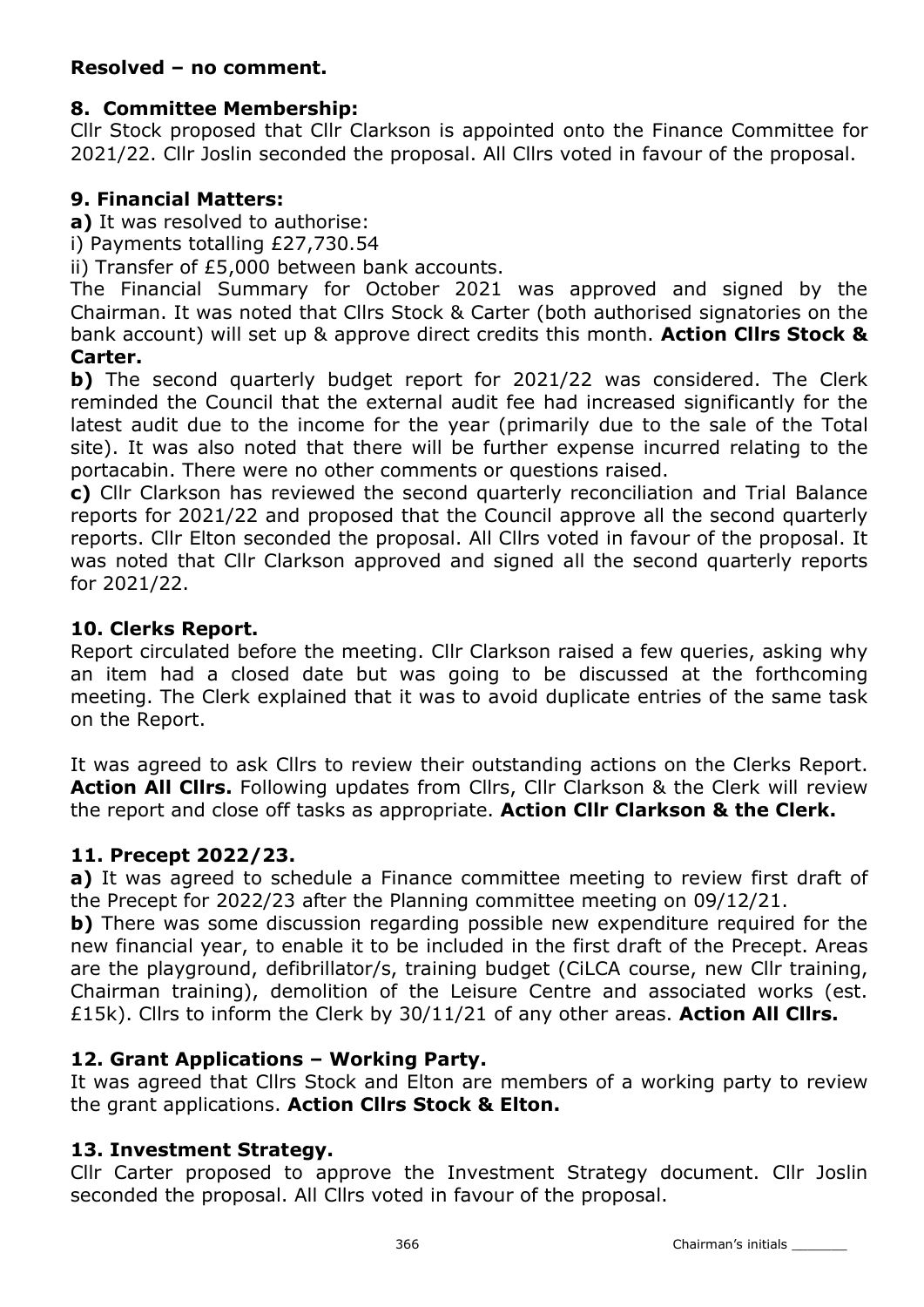# 14. Parish Office at the Leisure Centre, Services and Facilities:

a) Following a review and discussion of the quotes to provide services to the portacabin, Cllr Stock proposed that A. Electrics is used for the electrical work at a cost of £900 + VAT and A.T. James Plumbing & Heating Ltd is used for the plumbing works at a cost of £1875 + VAT. Cllr Clarkson seconded the proposal. All Cllrs voted in favour of the proposal. It was also agreed to ask the Council's groundsman to remove the shed, to allow the plumbing work to proceed. It was resolved to use A. Electrics for the electrical work at a cost of  $£900 + VAT$  and A.T. James Plumbing & Heating Ltd for the plumbing works at a cost of  $£1875 + VAT$ , to provide these services to the portacabin.

b) Cllr Clarkson proposed that costings are obtained for the two desks and some storage units for the portacabin. Cllr Elton seconded the proposal. All Cllrs voted in favour of the proposal. It was resolved to obtain costings for the two desks and some storage units for the portacabin.

## 15. Equipment required to display Planning Applications:

Cllr Clarkson advised that a decent projector is in the region of £220. It was agreed to continue using a projector and screen rather than an alternative. Cllr Carter proposed that quotes are obtained for a replacement projector and screen. Cllr Judge seconded the proposal. All Cllrs voted in favour of the proposal. It was resolved to obtain quotes for a replacement projector and screen.

## 16. Amenity Matters:

Update on Langley Green: Essex Highways had been contacted in order to arrange for the orange mesh fencing to be removed from Langley Green. The Manager of the Highways Rangers was concerned that with the orange mesh fencing removed, the Green would be damaged again and proposed that wooden bollards could be installed. The Clerk confirmed that the Council had submitted a request to Essex Highways for bollards, so the proposal to install wooden bollards at Langley Green would be acceptable.

## 17. Defibrillator.

The Council agreed to provide a more centrally located defibrillator (meeting 17/12/2020). The Assistant Clerk has investigated and she would like to discuss her findings with the Council. It was agreed to meet on 11/11/21 at 7:25pm, which would be before the Planning committee meeting.

## 18. Stoneshot Farm - Street Name Consultation.

There is a proposed new street name for the new development at Stoneshot Farm, Hoe Lane, Nazeing. EFDC have asked for any observations or objections in relation to the proposed names, which the Parish Council can accept, object or offer alternatives. The developer has put forward the following suggestions with the preferred name of the new street as Meadow View and the alternative suggestions being Meadow View Close or Meadow View Gardens. Cllr Carter proposed no objection with Meadow View for the new street at Stoneshot Farm, Hoe Lane. Cllr Elton seconded the proposal. All Cllrs voted in favour of the proposal. It was resolved that the Council had no objection with Meadow View for the new street at Stoneshot Farm, Hoe Lane.

## 19. Correspondence:

a) Letter from resident who has raised concerns with unprofessional behaviour of an Epping Forest District Council (EFDC) Planning Officer.